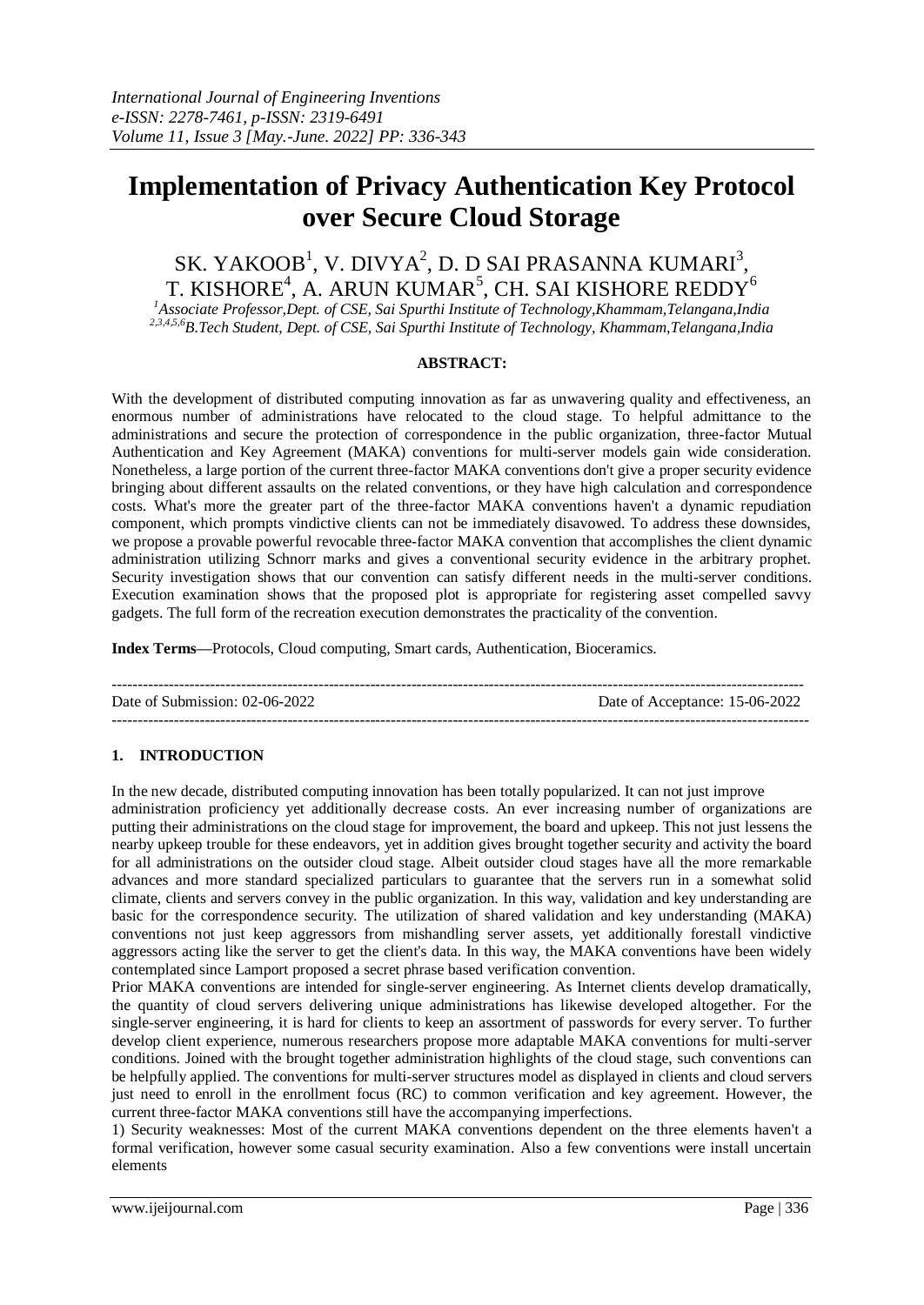for example, key validation factors effortlessly extricated. We will dissect such shortcomings in the security examinations and cryptanalysis subsection.

2) Incomplete fundamental capacities: Some significant essential capacities, for example, dynamic client the executives, confirmation stage without RC, are not thought of in most MAKA conventions.

3) High expense: Some three-factor MAKA conventions didn't assess their genuine application climate, which results these conventions are not appropriate for the restricted asset of the gadgets. Consequently, it still a test to plan a powerful threefactor MAKA convention for accomplishing secure correspondence among client and server.



**Fig. 1**. Cloud service environment

## **2. Related Works**

In 2001, Li et al. presented the idea of validation convention for multi-server conditions and proposed the first secret key based MAKA convention utilizing the neural organization. On account of the convoluted neural organization, Li et al's. convention isn't reasonable for shrewd gadgets with restricted processing power. To further develop productivity, Juang proposed a MAKA convention for multi-server structures by utilizing hash capacities and symmetric key cryptosystems. In the equivalent year, Chang et al. brought up that Juang's convention is defective as far as proficiency. They proposed a more productive MAKA conspire for multi-server conditions. In any case, in their convention RC imparts framework private key to all servers. This will without a doubt bring about numerous security weaknesses. To further develop security, some new MAKA conventions utilizing hash capacities and symmetric-key cryptosystems had likewise been proposed. In 2013, Liao et al. [10] proposed a multi-server distant client validation convention utilizing self-guaranteed public keys for versatile customers. Notwithstanding, their conspire doesn't build up a common meeting key and the correspondence cost is unsuitable.

To address this shortcoming, in light of unique mark, Lee et al. proposed a confirmation convention utilizing savvy card. In any case, Lin et al. and Chang et al. saw that as Lee et al's. convention experiences the disguise assault and the planning assault, separately. To improve security, Kim et al. proposed another biometrics-based confirmation convention utilizing brilliant card. Sadly, Scott pointed out that Kim et al's. convention can be totally undermined by a detached foe. Afterward, Khan et al. found that Lin et al's. plot likewise experiences the server mocking assault and proposed a further developed form. For multi-server models, Yoon et al. proposed a biometrics-based confirmation convention utilizing circular bend cryptosystem (ECC) and shrewd card. Sadly, Kim et al. and He brought up that Yoon et al.'scheme is shaky under the disconnected secret phrase speculating assault, the favored insider assault and the pantomime assault. Afterward, He et al. proposed a powerful biometrics-based validation plot for multi-server models. Nonetheless, Odelu et al. point out that He et al's. convention experiences the known meeting explicit impermanent data assault, the pantomime assault, etc. Be that as it may, every validation and key understanding in Odelu et al.'protocol requires the contribution of RC. In 2017, Reedy et al. additionally proposed a biometricsbased MAKA convention for multi-server conditions. Sadly, later our investigation in the security correlations also cryptanalysis subsection of this paper, their convention is weak the server pantomime assault and the man-inthe-center assault. Then again, the MAKA convention is additionally generally utilized in different conditions, like Passive Web of Things, Vehicles in Smart City, and Cell phones.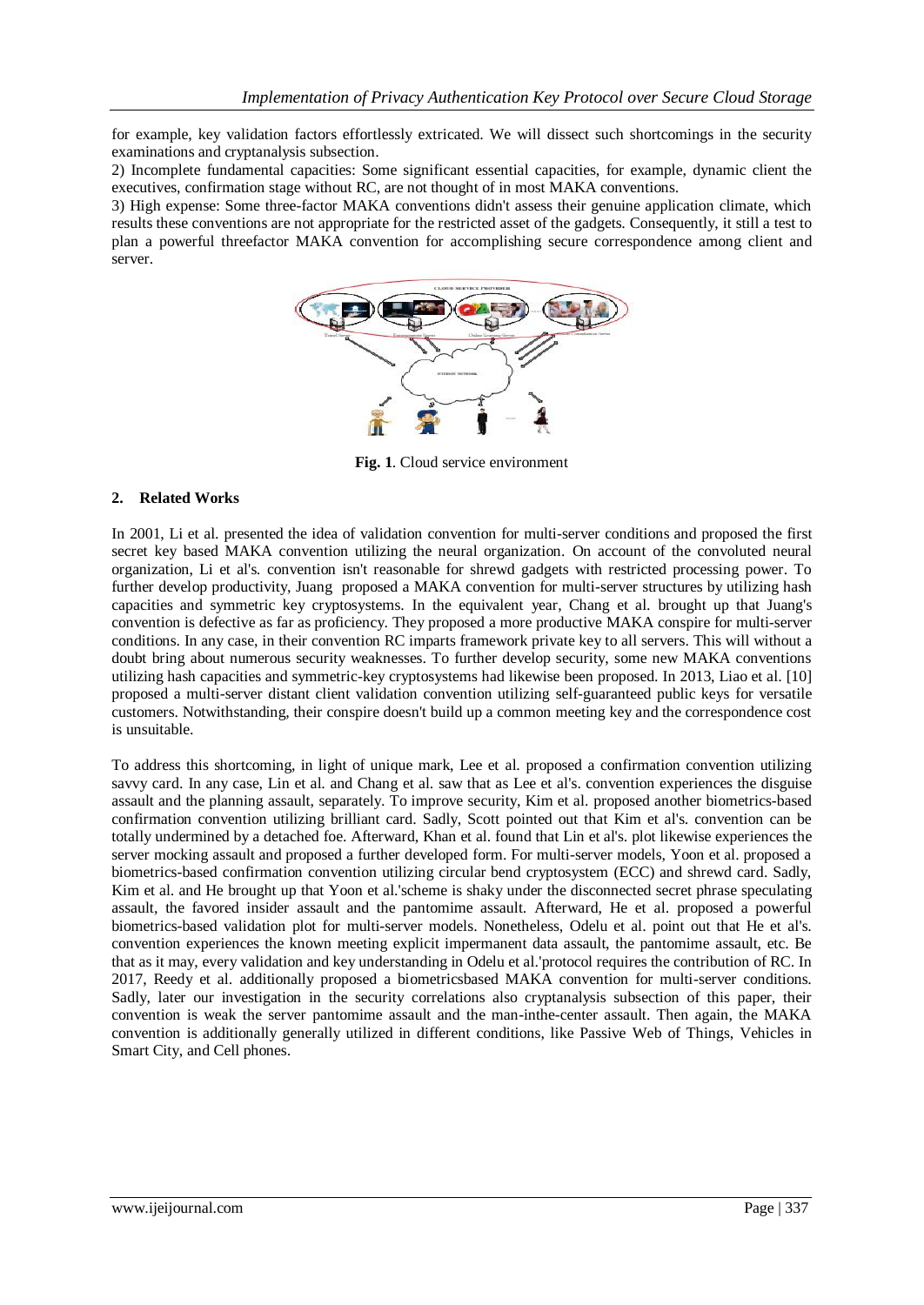## **3. THE PROPOSED 3DRMAKA PROTOCOL**

## **3.1 Initialization Phase**

- $1)$ According the definition of bilinear pairing, RC selects two groups  $G_1$ ,  $G_2$  of the same prime order q and a bilinear paring  $e:G_1 \times G_1 \rightarrow G_2$ . Then, RC also chooses two random numbers  $s_1, s_2 \in Z_q^*$  as the system private keys, a generator  $P$  of  $G_1$  and a share key ASK.
- RC calculates  $P_{pub} = s_1 \cdot P$ ,  $g = e(P, P)$ , 2)  $g_{pub} = g^{s_2}$  and chooses nine secure hash functions:  $H_{00}:\{0,1\}^* \to G_1$ ,  $H_{01}:Z_q^* \to G_1$ ,  $H_{1}:\{0,1\}^* \to Z_{q}^*$ ,  $H_{00}:\{0, 1\} \rightarrow G_1, H_{01}:Z_q \rightarrow G_1, H_1:\{0, 1\} \rightarrow Z_q,$ <br>  $H_2:\{0, 1\}^* \times Z_q^* \rightarrow Z_q^*, H_3:\{0, 1\}^* \times Z_q^* \times Z_q^* \rightarrow Z_q^*,$ <br>  $H_4:\{0, 1\}^{2q} \rightarrow Z_q^*, H_5:G_2 \times Z_q^* \times \{0, 1\}^* \rightarrow Z_q^*,$ <br>  $H_6:G_2 \times \{0, 1\}^* \times Z_q^* \rightarrow Z_q^*, H_7:G_2 \times G_2 \times G_2 \times$ <br>
- 3)  $g, g_{pub}, e, P, H_{00}, H_{01}, H_1, H_2, H_3, H_4, H_5, H_6,$  $H_7$ .

## **3.2 Server Registration Phase**

- $\bf{1}$  $S_i$  transmits registration request with his/her identity  $ID_{sj}$  to RC securely.
- RC computers  $d_{sj} = s_1 \cdot H_{00}(ID_{sj})$ ,  $H_1(ASK)$  and 2) delivers them back to  $S_i$  under a secure channel.
- Upon receiving  $(d_{sj}, H_1(ASK))$ , the  $S_j$  can validate 3) the private key by checking whether the equation  $e(d_{sj}, P)$ ? =  $e(H_{00}(ID_{sj}), P_{pub})$  holds. If the equation holds, the private key is valid and vice versa.
- 4) RC maintains a table database  $T_{sj}$ , which stores the status of the corresponding registration servers.

## **3.3 Users Registration Phase**

 $U_i$  inputs his/her identity  $ID_{ui}$  password  $PW_{ui}$  and biometrics  $\ BIO_{ui}.$  Then  $\ U_i$  generates a  $\bf{1}$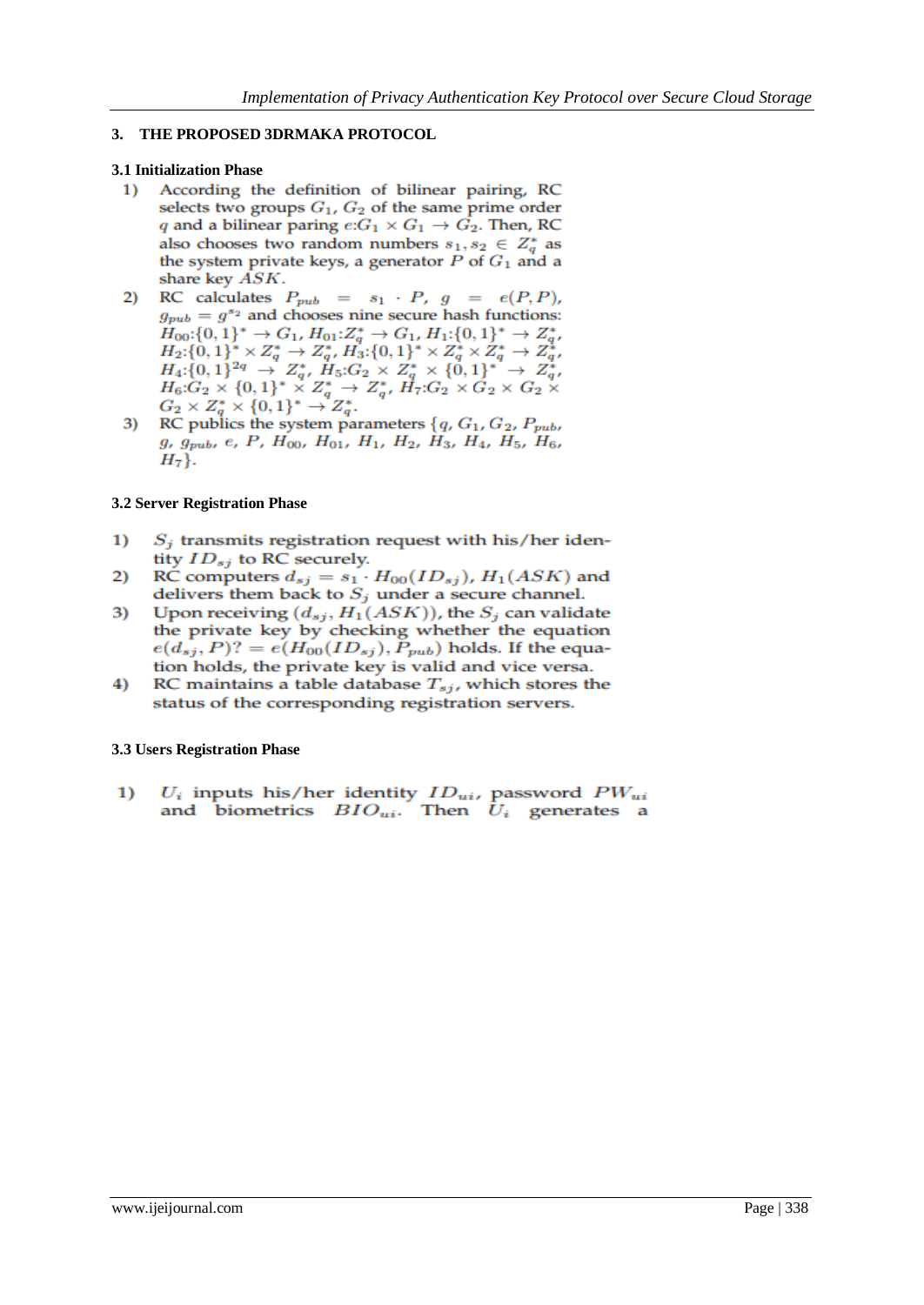random number  $r_{ui} \in Z_q^*$  and computers<br>  $Gen(BIO_{ui}) = (\theta_{ui}, \partial_{ui})$ ,  $PID_{ui} = H_2(ID_{ui}, r_{ui})$ , random number  $r_{ui}$  $PWD_{ui} = H_3(PW_{ui}, PID_{ui}, r_{ui})$ , and  $PBIO_{ui} =$  $H_2(\partial_{ui}, r_{ui})$ . Finally  $U_i$  transmits  $(ID_{ui}, PID_{ui},$  $PWD_{ui}$ ,  $PBIO_{ui}$ ) to RC through an out of band (secure) channel.

- RC calculates  $d_{ui} = s_1 \cdot H_{01}(PID_{ui}), G_{ui} = d_{ui} \oplus PWD_{ui}, V_{ui} = H_4(PWD_{ui}, G_{ui})$  for corresponding user. To reduce the user's computation- $2)$ al burden, RC computes  $e(d_{ui}, H_{00}(ID_{sj}))$  for the user based on valid server entries in the  $T_{sj}$  table database. And then generates a  $T_{ui}$  table whose data is  $R_{sj} = e(d_{ui}, H_{00}(ID_{sj})) \oplus PWD_{ui} \oplus PBIO_{ui}.$ RC inserts  $(T_{ui}, G_{ui}, V_{ui}, H_1(ASK))$  into smartcard(SC) for corresponding user and sends SC to the user under a secure channel. Finally, RC creates a form database  $T_{sui}$  with hash of user identity information in which also stores the status of the corresponding registration users to dynamically manage users.
- Upon receiving SC,  $U_i$  computes  $W_{ui} = r_{ui} \oplus$ 3)  $H_1(\partial_{ui})$ ,  $h_1 = H_1(ASK) \oplus r_{ui} \oplus PBIO_{ui}$  and then replaces  $H_1(ASK)$  with  $\theta_{ui}$ ,  $W_{ui}$ ,  $H_i(i)$  $(00, 01, 1, \ldots, 7), h_1, g_{pub}.$

#### **3.4 Time Key Update Phase**

- Before updating the time key for a user, RC checks  $\overline{1}$ the status of the corresponding anonymous user  $PID_{ui}$  in  $T_{sui}$ . Then, RC chooses a random number  $b_{ui} \in Z_q^*$ , valid time period t and computes  $B_{ui} = g^{b_{ui}}, d_{tui} = b_{ui} + H_5(B_{ui}, PID_{ui}, t) \cdot s_2 mod q$ for the legitimate user. RC transmits  $(B_{ui}, d_{tui}, t)$  to the corresponding user through a public channel.
- 2) Upon receiving  $(B_{ui}, d_{tui}, t)$ , the user first enters  $ID_{ui} BIO_{ui}$  and then computes  $\partial_{ui} = Rep(BIO_{ui})$  $\theta_{ui}$ ),  $r_{ui} = W_{ui} \oplus H_1(\partial_{ui})$ ,  $PID_{ui} = H_2(ID_{ui}, r_{ui})$ .<br>  $U_i$  checks  $g^{d_{tui}}$ ? =  $B_{ui} \cdot g_{pub}^{H_5(B_{ui},PID_{ui},t)}$  to verify the validity of the time key. If the equation holds, the user inserts  $(B_{ui}, d_{tui}, t)$  to SC. The elements contained in the SC are  $\{T_{ui}, G_{ui}, V_{ui}, h_1, \theta_{ui}, W_{ui}, H_i(i)$ 00, 01, 1, ..., 7),  $g_{pub}, B_{ui}, d_{tui}, t$ .

## **3.5 Login and Mutual Authentication Phase**

- $1)$  $U_i$  inputs his/her  $ID_{ui}$ ,  $PW_{ui}$  and  $BIO_{ui}$  into SC. SC uses its stored information to calculate  $\partial_{ui}$  =  $Rep(BIO_{ui}, \theta_{ui})$ ,  $r_{ui} = Wui \oplus H_1(\partial_{ui})$ ,  $PID_{ui} =$  $H_2(ID_{ui}, r_{ui}), PWD_{ui} = H_3(PW_{ui}, PID_{ui}, r_{ui}),$  $PBIO_{ui} = H_2(\partial_{ui}, r_{ui})$ . SC validates whether the equation  $V_{ui}$ ? =  $H_4(PWD_{ui}, G_{ui})$  holds. If the equation holds, the user logins successfully, otherwise, rejects the request.
- Using the information in table  $T_{ui}$ , the user choos-2) es a target server  $ID_{sj}$ . SC generates a random number  $N_1 \in Z_q^*$  and calculates  $H_1(ASK)$  =  $h_1 \oplus r_{ui} \oplus PBIO_{ui}, k_{ui} = g^{N_1}, F_{ui} = PID_{ui} \oplus$  $H_6(k_{ui}, ID_{sj}, H_1(ASK))$ . Then, SC sends  $(F_{ui}, k_{ui},$  $B_{ui}$ ,  $d_{tui}$ , t) to the corresponding server  $S_j$ .
- Upon receiving the messages,  $S_j$  first verifies the 3)  $\begin{array}{l} \mbox{time key correctness by checking } g^{d_{tui} ?} = B_{ui} \cdot \\ g^{H_5(B_{ui}, PID_{ui}, t)}_{pub}, \mbox{ where } PID_{ui} \, = \, F_{ui} \, \oplus \, H_6(k_{ui}, \\ \end{array}$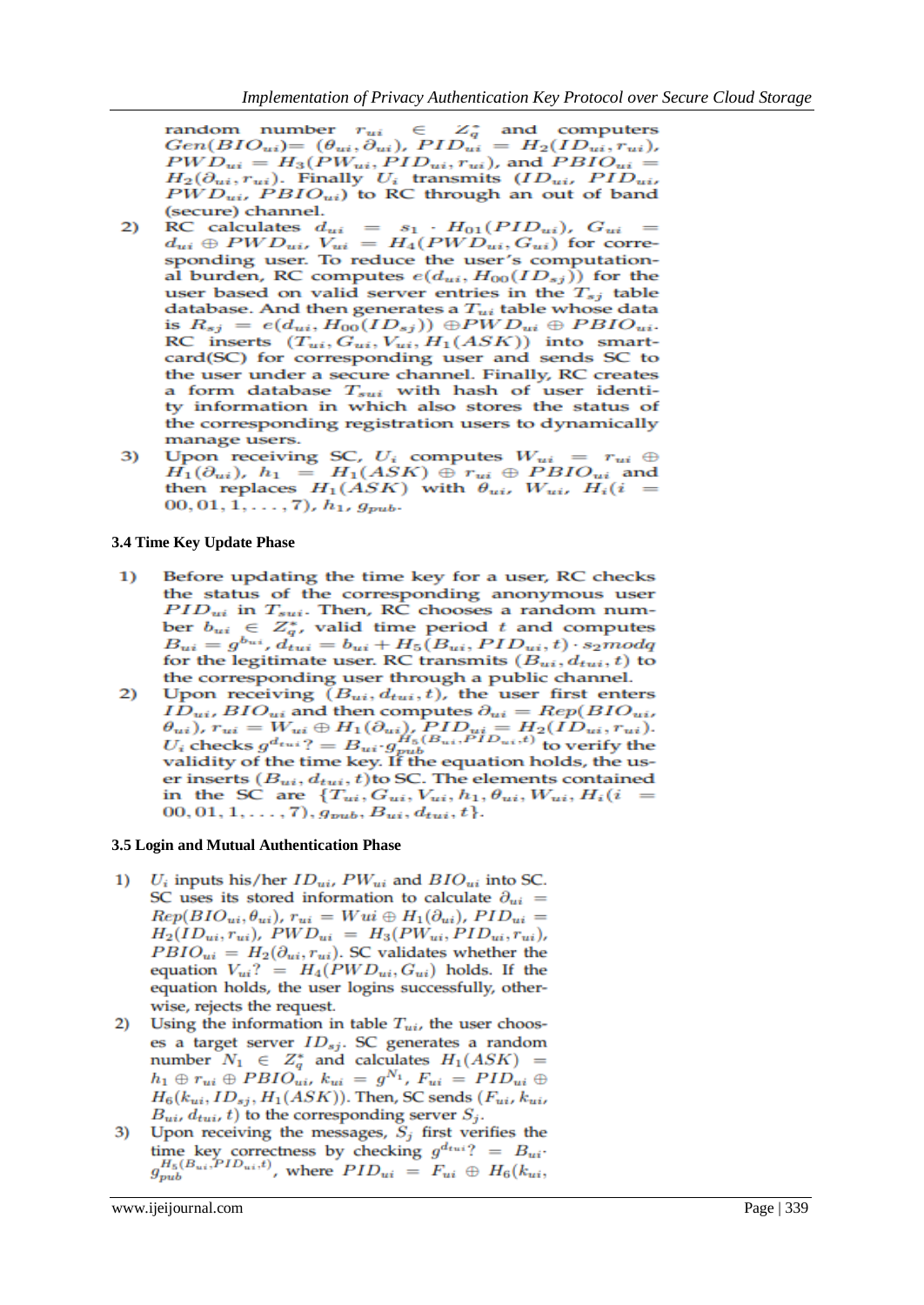$ID_{sj}, H_1(ASK)$ ). If the equation holds,  $S_j$  continues next steps; otherwise, rejects the request.

- $S_j$  chooses a random number  $N_2 \in Z_q^*$  and com-4) putes  $k_{1t} = e(d_{sj}, H_{01}(PID_{ui}))$ ,  $k_{sj} = g^{N_2}$  and  $D_{sj}$  =  $H_7(k_{1t}, k_{sj}, k_{ui}, g_{pub}, PID_{ui}, ID_{sj})$ . Then,  $S_j$  transmits  $(D_{sj}, k_{sj})$  to the corresponding  $U_i$ .
- Upon receiving  $(D_{sj}, k_{sj})$ ,  $U_i$  computes  $k_1 = R_{sj} \oplus$ 5)  $PWD_{ui} \oplus PBIO_{ui}$  and then checks whether the  $D_{sj}$ ? =  $H_7(k_1, k_{sj}, k_{ui}, g_{pub}, PID_{ui}, ID_{sj})$  holds. If<br>the equation holds,  $U_i$  computes  $k_u = k_{sj}^{N_1}$ ,  $D_{ui}$  =  $H_7(g_{pub}, k_{ui}, k_{sj}, k_1, PID_{ui}, ID_{sj})$ , the session key  $sk = H_7(k_u, g_{pub}, k_{sj}, k_{ui}, PID_{ui}, ID_{sj})$ . Then,  $U_i$ sends  $D_{ui}$  to  $S_j$ .
- When  $S_j$  receives the message  $D_{ui}$ , he/she check-6) s whether the  $D_{ui}$ ? =  $H_7$  ( $g_{pub}$ ,  $k_{ui}$ ,  $k_{sj}$ ,  $k_{1t}$ ,  $PID_{ui}, ID_{sj})$  holds. If the equation holds,  $S_j$ computes  $k_s = k_{ui}^{N_2}$  and the session key  $sk =$  $H_7(\tilde{k}_s, g_{pub}, k_{sj}, k_{ui}, PID_{ui}, ID_{sj}).$

## **3.6 Password and Biometrics Change Phase**

- $U_i$  enters his/her  $ID_{ui}$ ,  $PW_{ui}$ ,  $BIO_{ui}$  and new  $\overline{1}$  $PW_{nui}$ ,  $BIO_{nui}$  into SC. The SC computes  $\partial_{ui}$  =  $Rep(BIO_{ui}, \theta_{ui})$ ,  $r_{ui} = W_{ui} \oplus H_1(\partial_{ui})$ ,  $PID_{ui} =$  $H_2(ID_{ui}, r_{ui}), \, PWD_{ui} \, = \, H_3(PW_{ui}, PID_{ui}, r_{ui}),$  $PBIO_{ui} = H_2(\partial_{ui}, r_{ui})$ . The SC validates whether the equation  $V_{ui}$ ? =  $H_4(PWD_{ui}, G_{ui})$  holds. If not, SC terminates the follow-up operations.
- SC computes  $PWD_{nui} = H_3(PW_{nui}, PID_{ui}, r_{ui})$  $2)$  $Gen(BIO_{nui}) = (\theta_{nui}, \partial_{nui})$ ,  $PBIO_{nui} = H_2(\partial_{nui})$  $(r_{ui})$  and then uses them to update other relevant informations in SC, namely  $R_{nsj}$  =  $R_{sj}$  $\oplus PWD_{ui} \oplus PBIO_{ui} \oplus PBIO_{nui} \oplus PWD_{nui} \rightarrow$  $T_{nui}, G_{nui} = G_{ui} \oplus PWD_{ui} \oplus PWD_{nui}, V_{nui} =$  $H_4$  (PWD<sub>nuir</sub>G<sub>nui</sub>),  $h_{n1} = h_1 \oplus PBIO_{ui}$  $\oplus PBIO_{nui}, W_{nui} = W_{ui} \oplus H_1(\partial_{ui}) \oplus H_1(\partial_{nui}).$ Finally, SC replaces  $(T_{ui}, G_{ui}, V_{ui}, h_1, W_{ui}, \theta_{ui})$  with  $(T_{nui}, G_{nui}, V_{nui}, h_{n1}, W_{nui}, \theta_{nui}).$

## **3.7 New Server Update Phase**

- When a new server  $S_{nj}$  has finished registration, the  $\bf{1}$ RC updates the  $T_{sj}$  and broadcasts  $ID_{nsj}$  all valid users in the  $T_{sui}$ .
- Upon receiving  $ID_{nsj}$ , users input  $ID_{ui}$ ,  $PW_{ui}$ , 2)  $\vec{BIO}_{ui}$  and  $\vec{ID}_{nsj}$  into SC. The SC computes  $\partial_{ui}$  =  $Rep(BIO_{ui}, \theta_{ui})$ ,  $r_{ui} = W_{ui} \oplus H_1(\partial_{ui})$ ,  $PID_{ui} =$  $H_2(ID_{ui}, r_{ui}), PWD_{ui} = H_3(PW_{ui}, PID_{ui}, r_{ui}),$  $PBIO_{ui} = H_2(\partial_{ui}, r_{ui}), d_{ui} = G_{ui} \oplus PWD_{ui},$  $R_{nsj} = e(d_{ui}, H_{00}(ID_{nsj})) \oplus PWD_{ui} \oplus PBIO_{ui}.$ Then, the SC inserts  $R_{nsj}$  into  $T_{ui}$ .

## **4. PERFORMANCE ANALYSIS**

In this part, we will break down the presentation of the proposed 3DRMAKA convention and the connected examination plans as far as calculation time, correspondence costs and the necessary number of round trip times (RTT). Contingent upon the organization delay the RTT time can turn into the predominant expense for a convention. A more broad examination can be gotten from paper. To accomplish a solid security level of 1024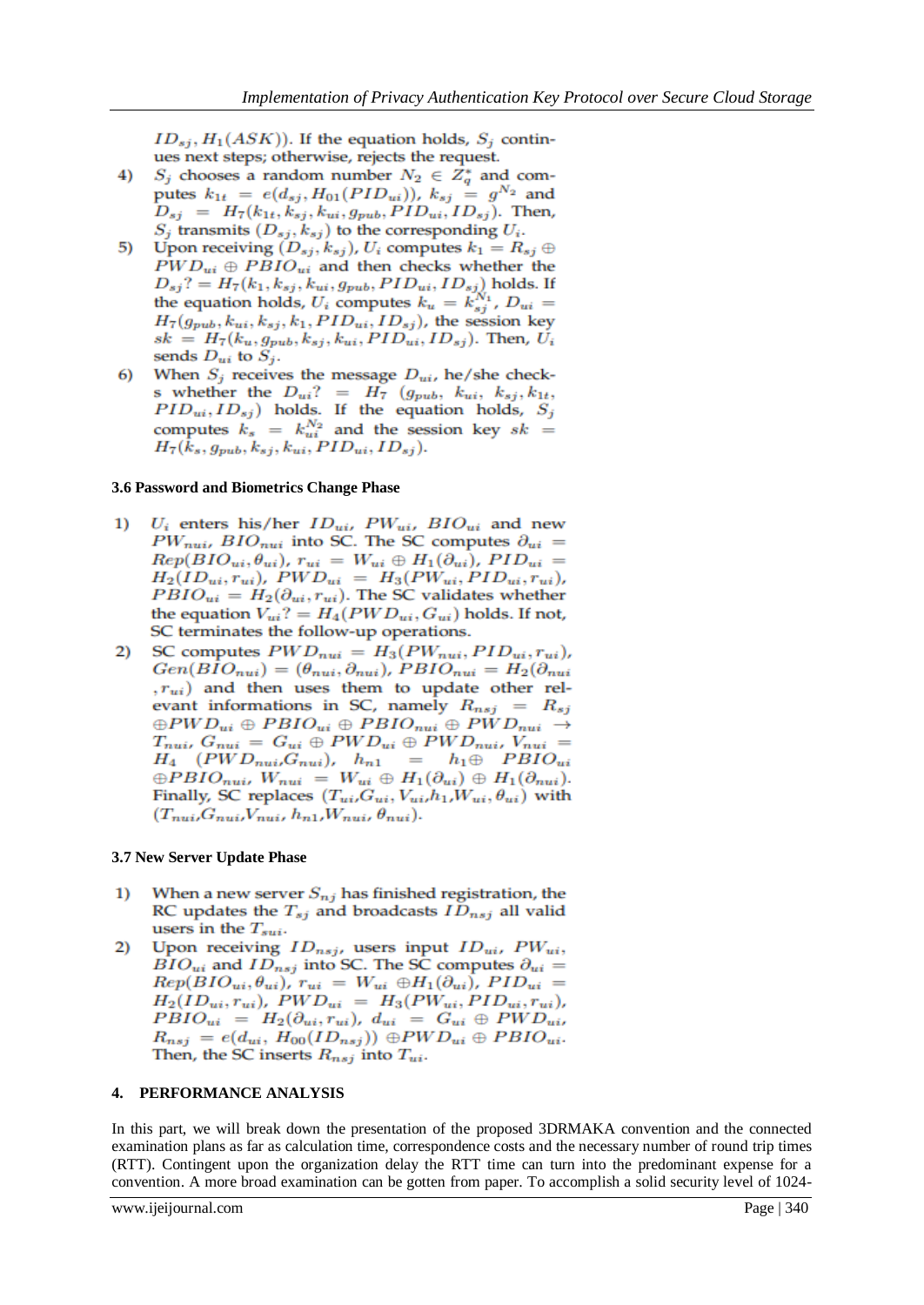bits RSA calculation, we pick a Tate matching and super-solitary bend y  $_2 = x_3 - 3_x$  modp over Fp which Fp is 512 pieces limited field. And afterward we pick a subgroup of G1 with request  $q = 2^{159} + 2^{17} + 1$  that is created from focuses on elliptic bend over a limited field Fp. In the first place, we characterize the accompanying documentations.

- $T_{map}$ : Time to execute a bilinear-pairing operation. ä
- $T_{mtp}$ : Time to execute a map-to-point hash operation.
- $T_{\text{exp}}$ : Time to execute a modular exponentiation operation.
- $T_{pa}$ : Time to execute a point addition operation.
- $T_h$ : Time to execute a general hash operation.
- $T_{mul}$ : Time to execute a multiplication operation in  $G_2$ .
- $T_{pmul}$ : Time to execute a scalar multiplication operation in  $G_1$ .
- $T_{sed}$ : Time to execute a symmetric key encryp-٠ tion/decryption algorithm.

## **4.1 Computation Cost**

For examination, we sum up as far as the quantity of tasks and the hour of execution to finish a common validation and key arrangement in our plan and He et al., Liao et al., Reddy et al. and Odelu et al. plans, separately. Expect to be that RC and server have a similar figuring power



Fig. 2. Computation cost comparisons

## **4.2 Communication and RTT Cost**

.

In light of the past conversation of safety level, we have accepted that the length of p and q are 512 pieces and 160 bits individually. In this way, the size of a component in  $G_1$  or  $G_2$  also the length of hash capacities Hi (I = 1, . . . , 7) yield are 1024 pieces and 160 pieces individually. Accept the length of both client's personality and legitimate time t are 32 pieces.



Fig. 03. Communication cost comparisons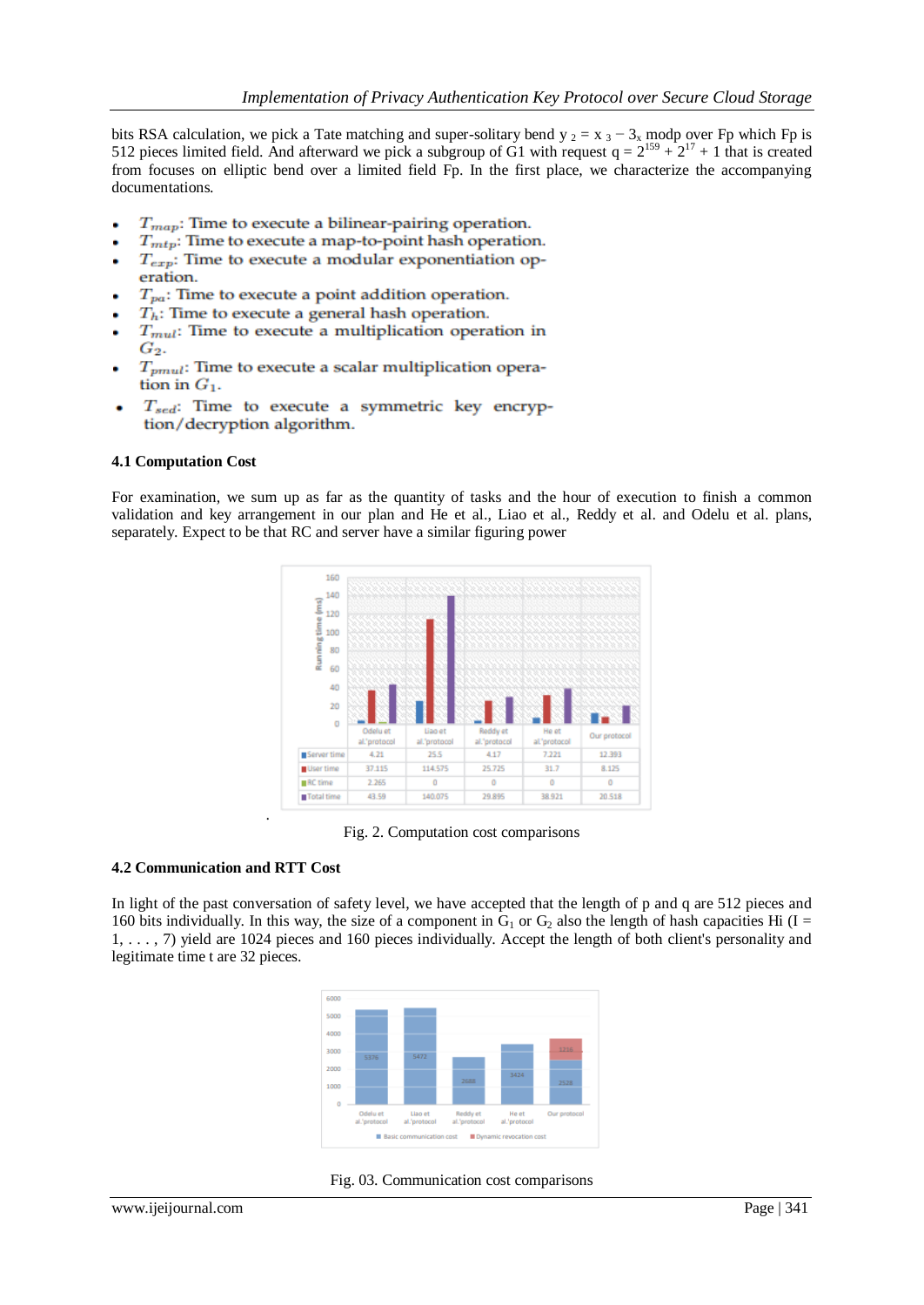

Fig. 04. The required number of round trip times

To demonstrate that our convention is actually strong, our programming recreation executes a full-highlighted demo programming. Joined with our hypothetical evidence, we can better clarify the specialized possibility of our plan. As, our demo not just verify each other yet additionally arrange the meeting key



Fig. 06. Client result of authentication and agreement key

Note that our investigation is an unadulterated programming show, so it is streamlined as far as the need to remove biometrics from equipment. We straightforwardly utilize the data entered by the client as biometrics token. This work is predominantly in view of the MIRACL open source project. To carry out our convention, we have made minor changes to a portion of the source code in this open source project. To control the length of the article, we have transferred the definite exhibit process, arrangement climate, code, and so forth as advantageous materials.

## **5. CONCLUSION**

To oppose the weariness of secret key assault on the two-factor MAKA conventions, an enormous number of three-factor MAKA conventions have been proposed. Notwithstanding, practically all threefactor MAKA conventions don't give formal verifications and dynamic client the executives component. To accomplish more adaptable client the executives and higher security, this paper proposes another three-factor MAKA convention that upholds dynamic disavowal and gives formal evidence. The security shows that our convention accomplishes the security properties of prerequisites from multi-server conditions. Then again, through the far reaching examination of execution, our convention doesn't forfeit proficiency while working on the capacity. Despite what is generally expected, the proposed convention enjoys incredible benefits as far as the complete calculation time.

## **6. REFERENCES**

- [1]. D. He, S. Zeadally, N. Kumar, and J. Lee, "Anonymous authentication for wireless body area networks with provable security," IEEE Systems Journal, pp. 1–12, 2016
- [2]. J.-L. Tsai, "Efficient multi-server authentication scheme based on one-way hash function without verification table," Computers & Security, vol. 27, no. 3C4, pp. 115–121, 2008.
- [3]. D. Wang and P. Wang, Offline Dictionary Attack on Password Authentication Schemes Using Smart Cards. Springer International Publishing, 2015.